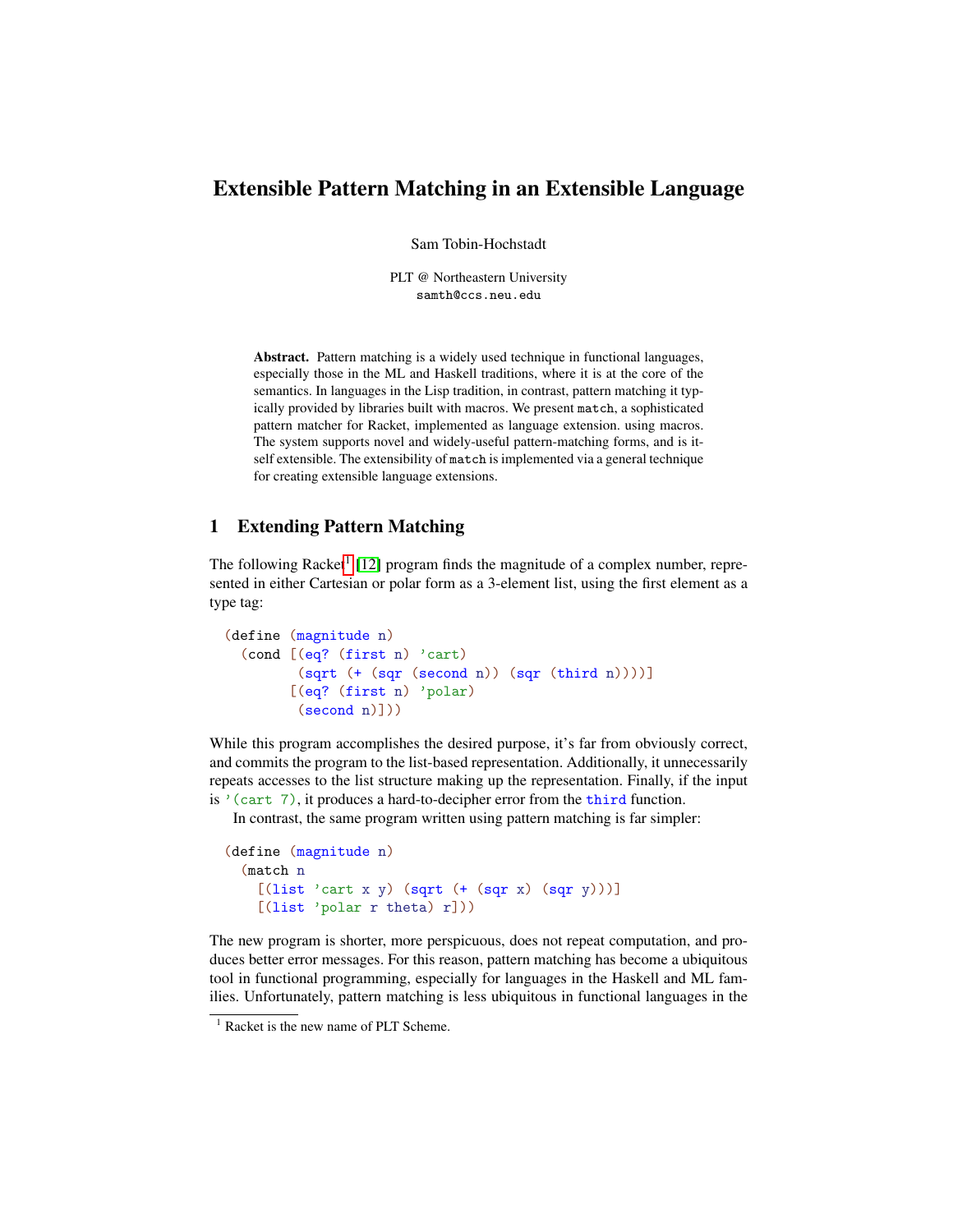Lisp tradition, such as Common Lisp, Scheme, and Racket. This is unfortunate, since as we demonstrate in the remainder of the paper, not only are the same benefits available as in Haskell or ML, but the extensibility provided by languages such as Racket leads naturally to expressive and extensible pattern matchers.

### 1.1 More Expressive Patterns

The function can also be easily converted to arbitrary-dimensional coordinates, using the ... notation for specifying an arbitrary-length list:

```
(define (magnitude n)
  (match n
    [(\text{list 'cart xs ...}) (\text{sqrt (apply + (map sqrt xs))))}][(list 'polar r theta ... ) r]))
```
Racket is untyped, so we can add argument checking in the pattern match to catch errors early. Here we use the ? pattern, which tests the value under consideration against the supplied predicate:

```
(define (magnitude n)
  (match n
   [(list 'cart (? real? xs) ...) (sqrt (apply + (map sqrt xs)))][(list 'polar (? real? r) (? real? theta) ... ) r]))
```
This implementation is more robust than our original function, but it approaches it in complexity, and still commits us to a list-based representation of coordinates.

### 1.2 Custom Patterns

By switching to custom, user-defined pattern matching forms, we can simplify our patterns and the representation choice can be abstracted away:

```
(define (magnitude n)
  (match n
   [(cart xs ...)](sqrt (apply + (map sqr xs)))]
    [(polar r theta ... r])
```
Our custom pattern matching form can use other features of Racket's pattern matcher to perform arbitrary computation, allowing us to simplify the function further by transparently converting Cartesian to polar coordinates when necessary:

```
(define (magnitude n)
 (match n
   [(polar r theta ... r])
```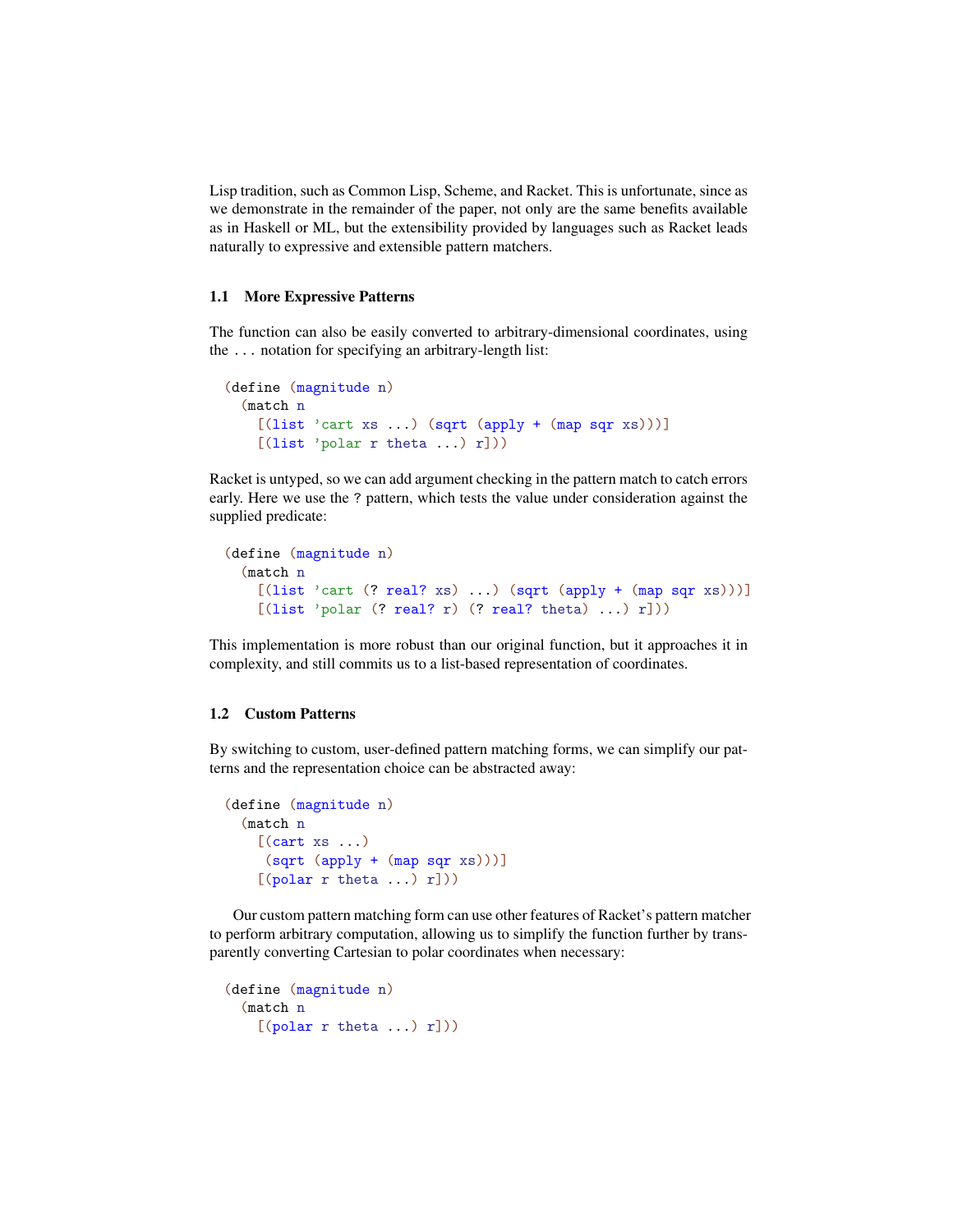| $\mathbf{x}$           | variables          |
|------------------------|--------------------|
| pat $ ::=$ (? expr)    | predicates         |
| $(and \overline{pat})$ | conjunction        |
| 'val                   | literal data       |
| (cons pat pat)         | pairs              |
| $(list$ pat)           | fixed-length lists |
|                        |                    |

Figure 1: Simple Patterns

We now have an implementation which avoids commitment to representation and handles arbitrary dimensions as well as argument checking. Without extensible pattern matching, this might require interface changes or a large number of helper functions. Instead, we have developed reusable abstractions which support the clear definition of exactly what we mean.

In the remainder of the paper, we describe the implementation of all of these examples, focusing on user-extensibility. We begin with a tour of pattern matching in Racket, touching briefly on the adaptation of standard techniques from ML-style matching [\[18\]](#page-14-1) and their implementation via macros [\[9](#page-13-0)[,7\]](#page-13-1). Then we describe the implementation of sequence patterns—seen above with the use of ...—and other pattern forms not found in conventional pattern-matching systems. Third, we describe how to make patterns userextensible by exploiting the flexibility of Racket's macro system. Finally, we discuss related work, including a history of pattern matching in Scheme and Racket.

## 2 Pattern Matching in Racket

In this section, we describe both the interface and implementation of the most basic pattern matching constructs in Racket. The fundamental pattern matching form is match, with the syntax

(match expr [pat expr])

The meaning of match expressions is the traditional first-match semantics. The grammar of some simple patterns is given in Figure 1. In reality, match provides many more forms for all of the basic data types in Racket, including mutable pairs, vectors, strings, hash tables, and many others; user-defined structures are discussed in Section 3. The semantics are as usual for pattern matching: variable patterns match any value and bind the variable in the right-hand side to the value matched, literals (written here with ') match just themselves, list- and cons-patterns match structurally, and and-patterns match if both conjuncts do. The only non-standard pattern is (? expr). Here, expr must evaluate to a one argument function, and the pattern matches if that function produces true (or any other non-false value) when applied to the value being considered (the *scrutinee*). For example, the pattern (and (? even?) x) matches only even numbers and binds them to x. A match expression matches the scrutinee against each pattern in turn, executing the right-hand side corresponding to the first successful match. If no pattern matches, a runtime error is signaled.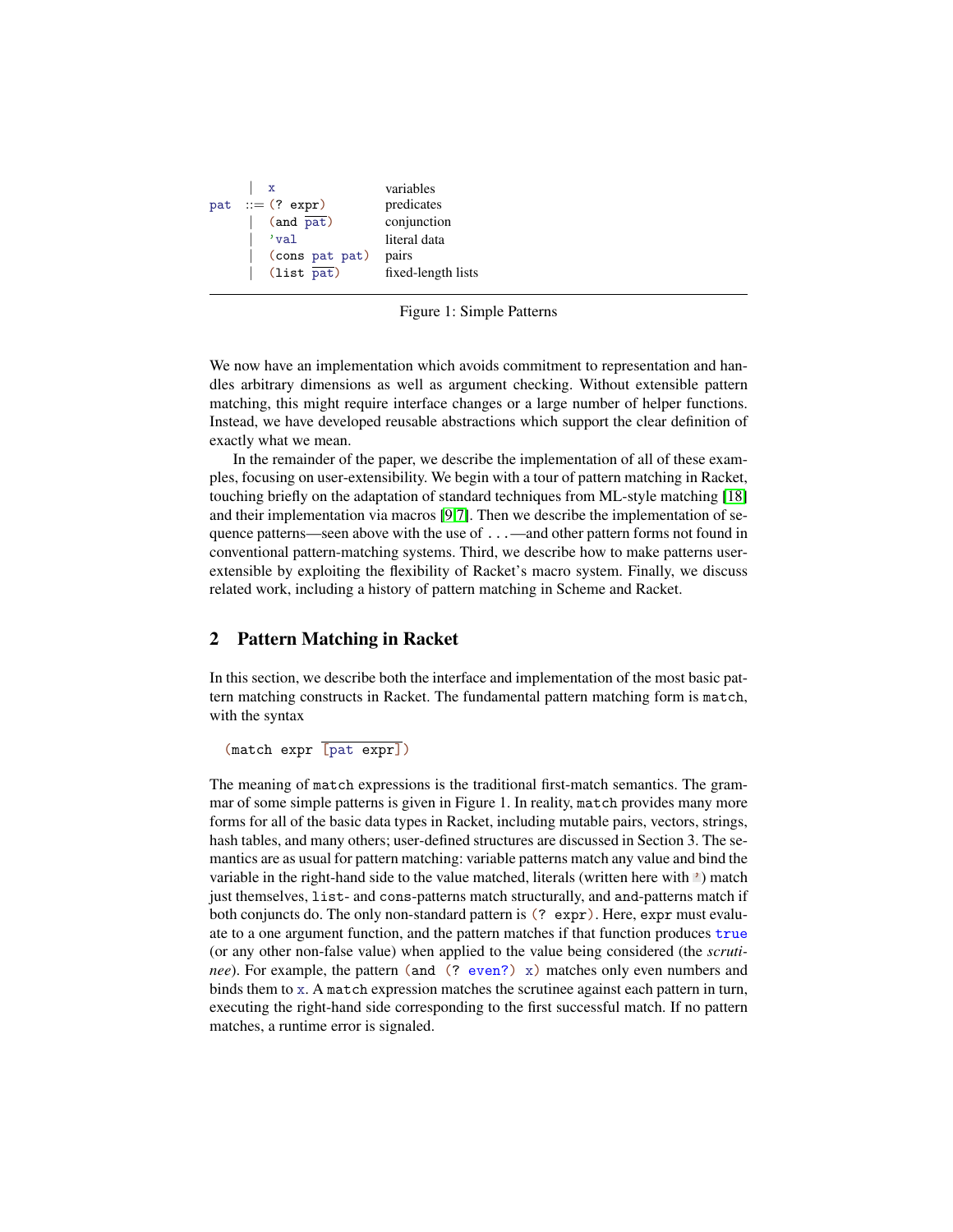#### 2.1 Compilation to Racket

The basic compilation model adopted by match is the backtracking automata framework introduced by Augustsson [\[1\]](#page-13-2) and optimized by Le Fessant and Maranget [\[18\]](#page-14-1). However, unlike these models, match is implemented as a macro, and thus produces plain Racket code directly, rather than exploiting lower-level mechanisms for tag dispatch and conditional branching. Each automata state is represented by a thunk (0 argument procedure) which may be tail-called by a later computation. Conditional checks simply use if tests and type-testing predicates such as pair?.

To compile the following match expression:

```
(match e_1
 [(and (? number?) x) e_2][-e_3]
```
the following code is generated:

```
(let ([tmp e_1]
      [f (\lambda () e_3)](if (number? tmp)
      (let ([x tmp]) e_2)
      (f))
```
Here, f is the failure continuation; it is invoked if the number? test fails. Testing is a simple conditional, and variable patterns translate directly to let binding. In larger patterns, multiple failure continuations are generated and may be called in multiple places.

One important detail is added to the compilation process by the presence of the ? pattern. Since ? patterns contain an *expression* rather than a subpattern, the expression is evaluated at some point during matching. This expression should be only evaluated once, to avoid needless recomputation as well as duplicate effects, but should not be computed if it is not needed. Finally, since backtracking automata may test data multiple times, the function *produced* by the expression may be called 0, 1, or more times during matching.

### 2.2 Static Checking

One key design choice is already fixed by the simple patterns, in particular by the presence of ?: disjointness of patterns and completeness of matching are now impossible to check in the general case, just as in Haskell with pattern guards. Even in the absence of ?, the untyped nature of Racket means that checking completeness of pattern matching is only possible in the trivial case when a catch-all pattern is provided. In view of these limitations, match does not warn the user when it cannot prove the absence of unreachable patterns or potentially uncovered cases.

In more restricted systems, such as the cases form provided by some textbooks [\[13,](#page-14-2)[16\]](#page-14-3), these problems become tractable, but the presence of expressive patterns such as ? patterns makes it impossible here. We are investigating whether Typed Racket [\[24\]](#page-14-4) makes more static checking possible.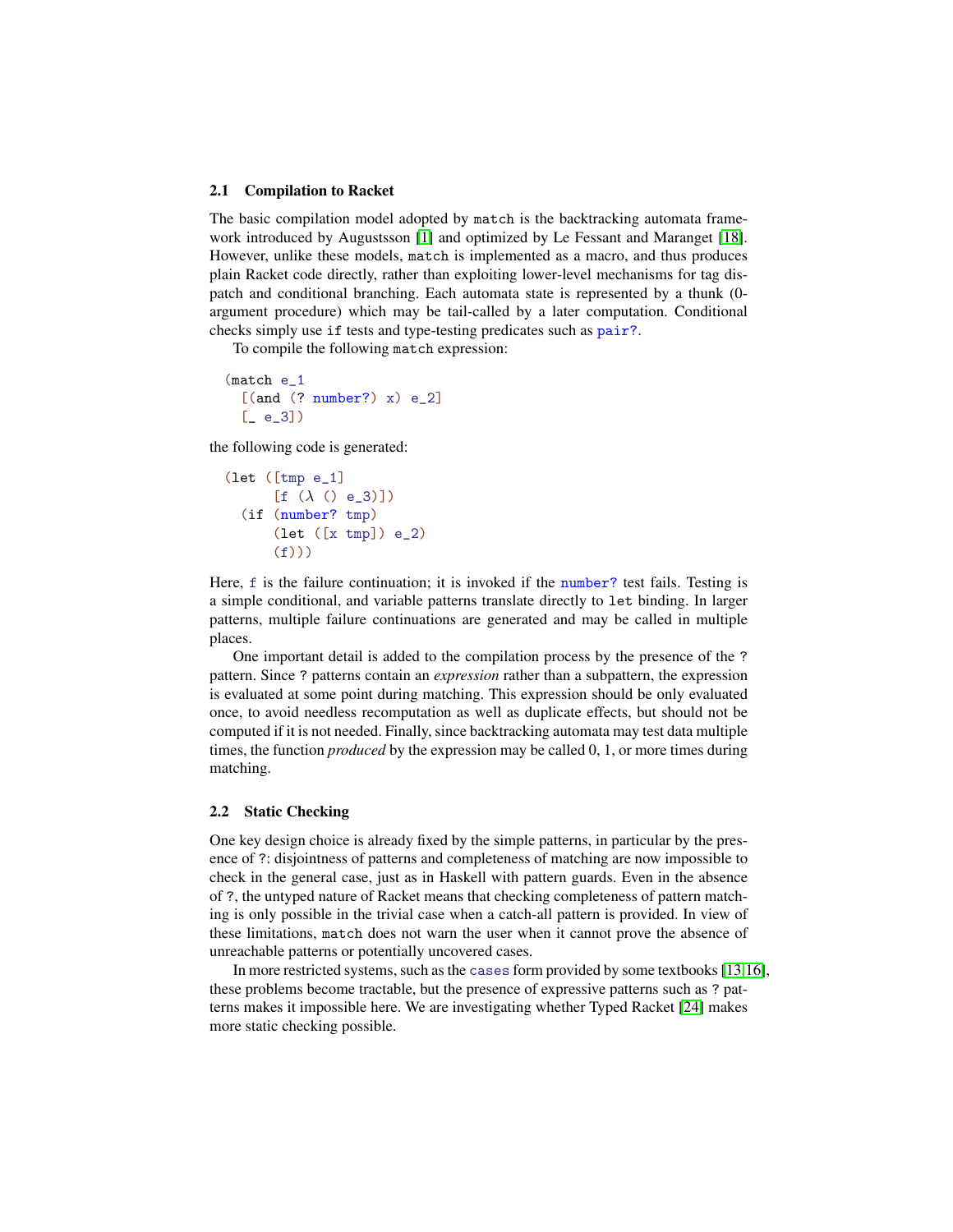### 2.3 Implementing Syntactic Extensions

The basic structure of the match implementation is common to many pattern matching compilers. The distinctive aspect of the implementation of Racket's pattern matcher is the use of syntactic extension in the form of macros to implement the match compiler. We briefly review Racket's syntactic extension mechanisms and describe how they are used for implementing match.

Defining Syntactic Extensions The fundamental extension form is define-syntax, which binds values to names in the *syntactic* environment, i.e., the environment used at compilation time. This form is primarily used to define *macros*, which are functions from syntax to syntax. The following is a macro that always produces the constant expression 5:

```
(define-syntax (always-5 stx) #'5)
```
always-5 is a function with formal parameter stx. When the always-5 macro is used, this function is provided the syntax of the use as an argument. Macros always produce *syntax objects*, here created with the syntax constructor (abbreviated here  $\#$ <sup>3</sup>). That syntax object is, of course, just the expression 5. Since always-5 is bound by definesyntax, it is a macro, and can be used in expressions such as  $(+ 3 \text{ (always-5)}).$ This expression is rewritten *at compile time* to the expression (+ 3 5), which then evaluates as usual.

Of course, most syntactic extensions examine their arguments. Typically, these are written with pattern matching to simplify destructuring.<sup>[2](#page-5-0)</sup> For example, the following defines a macro which takes a function and an argument, and adds a debugging printout of the argument value:

```
(define-syntax (debug-call stx)
  (syntax-parse stx
   [(debug-call fun arg)
    \sharp'(let ([tmp arg])
        (printf "argument ∼a was: ∼a\n" 'arg tmp)
        (fun \ttmp))))
\geq (debug-call add1 (+ 3 4))
argument (+ 3 4) was: 7
8
```
Here the pattern (debug-call fun arg) binds the variables fun and arg which are then used in the result.

Finally, macros such as debug-call can perform computation in addition to pattern substitution to determine the resulting expression. We use this ability to define the match syntactic extension.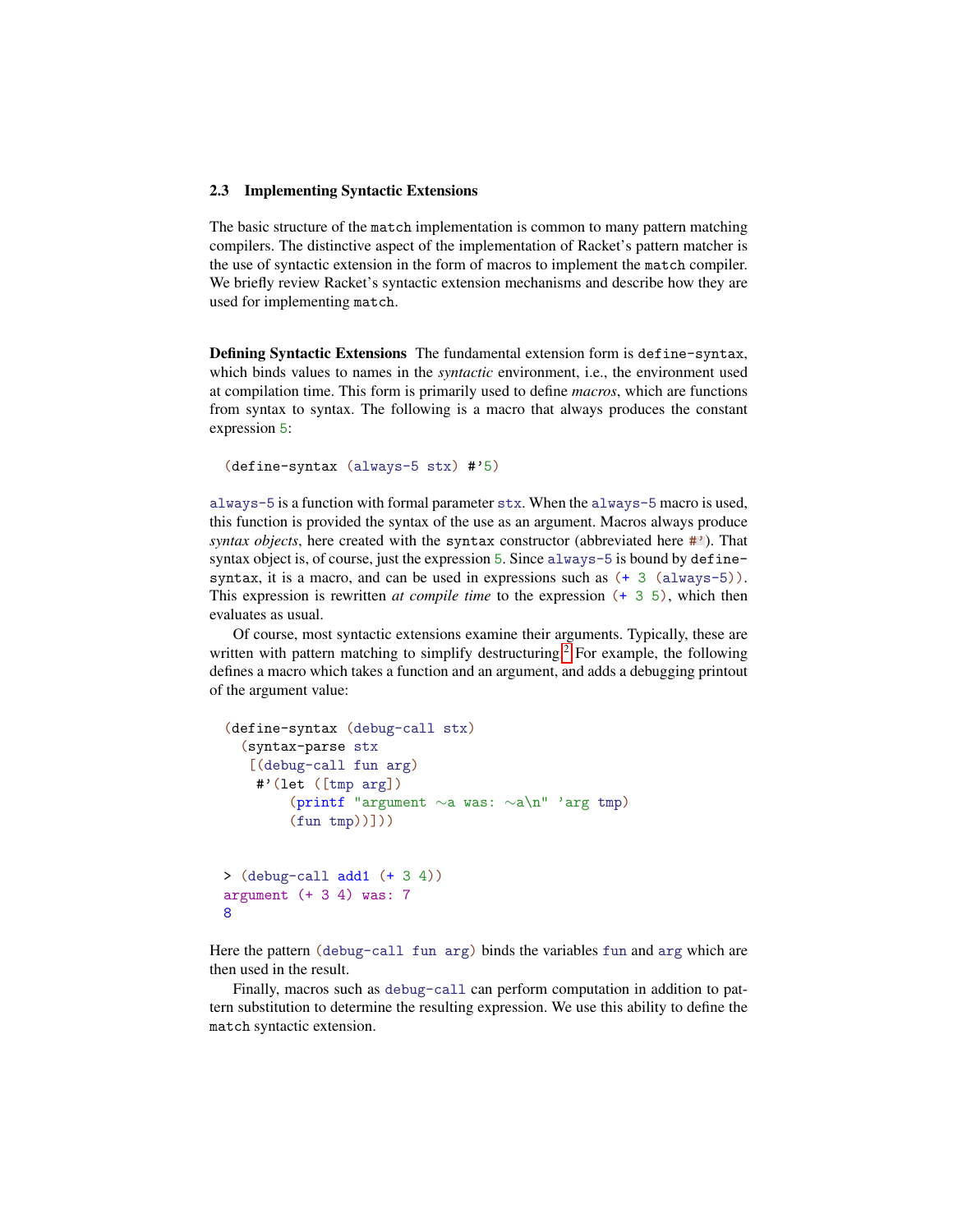```
(define-syntax (simple-match stx)
  (define (parse-pat pat rhs)
    (syntax-parse pat
      [x:id
      \#<sup>'</sup>[true (let ([x tmp]) \#, rhs)]]
      ['val
      \#<sup>'</sup>[(equal? tmp 'val) \#, rhs]]))
  (syntax-parse stx
    [(simple-match e:expr [pat rhs] ...)
     (with-syntax ([(new-clause ...)
                    (syntax-map parse-pat
                                #'(pat ...) #'(rhs ...))])
       #'(let ([tmp e])
           (cond new-clause ...
                 [else (error "match failed")])))]))
```
Figure 2: A simple pattern matcher

The Basics of match Implementing complex language extensions such as match requires more care than extensions that are expressed as simple rewrite rules. A simple pattern matcher supporting only variable and literal patterns is given in Figure 2. The basic architecture is as follows:

- The expression being matched, e, is bound to a new temporary variable, tmp.
- Each clause, consisting of a pattern pat and a right-hand side rhs, is transformed into a clause suitable for cond by the parse-pat function. For literal patterns, the test expression is an equality check against tmp. For variable patterns, the test is trivial, but the variable from the pattern is bound to tmp in the right-hand side.
- Finally, all of the clauses are placed in a single cond expression with an else clause that throws a pattern-match failure.

This matcher is missing most of the features of match, but demonstrates the key aspects of defining match as a syntactic extension. In the subsequent sections, we will see how to extend this matcher via the same syntactic extension framework in which it is implemented.

A Production Implementation The match implementation first translates each pattern into an abstract syntax tree of patterns while also simplifying patterns to remove redundancy. For example, list patterns are simplified to cons patterns, and patterns with implicit binding are rewritten to use and with variable patterns.

Given a table of pattern structures, both column optimizations [\[18\]](#page-14-1) and row optimizations [\[19\]](#page-14-5) are performed to select the best order to for matching patterns and to coalesce related patterns. Finally, the Augustsson algorithm is used to generate the residual code.

<span id="page-5-0"></span> $2^2$  For more on the relationship between match and these pattern matchers, see Section 5.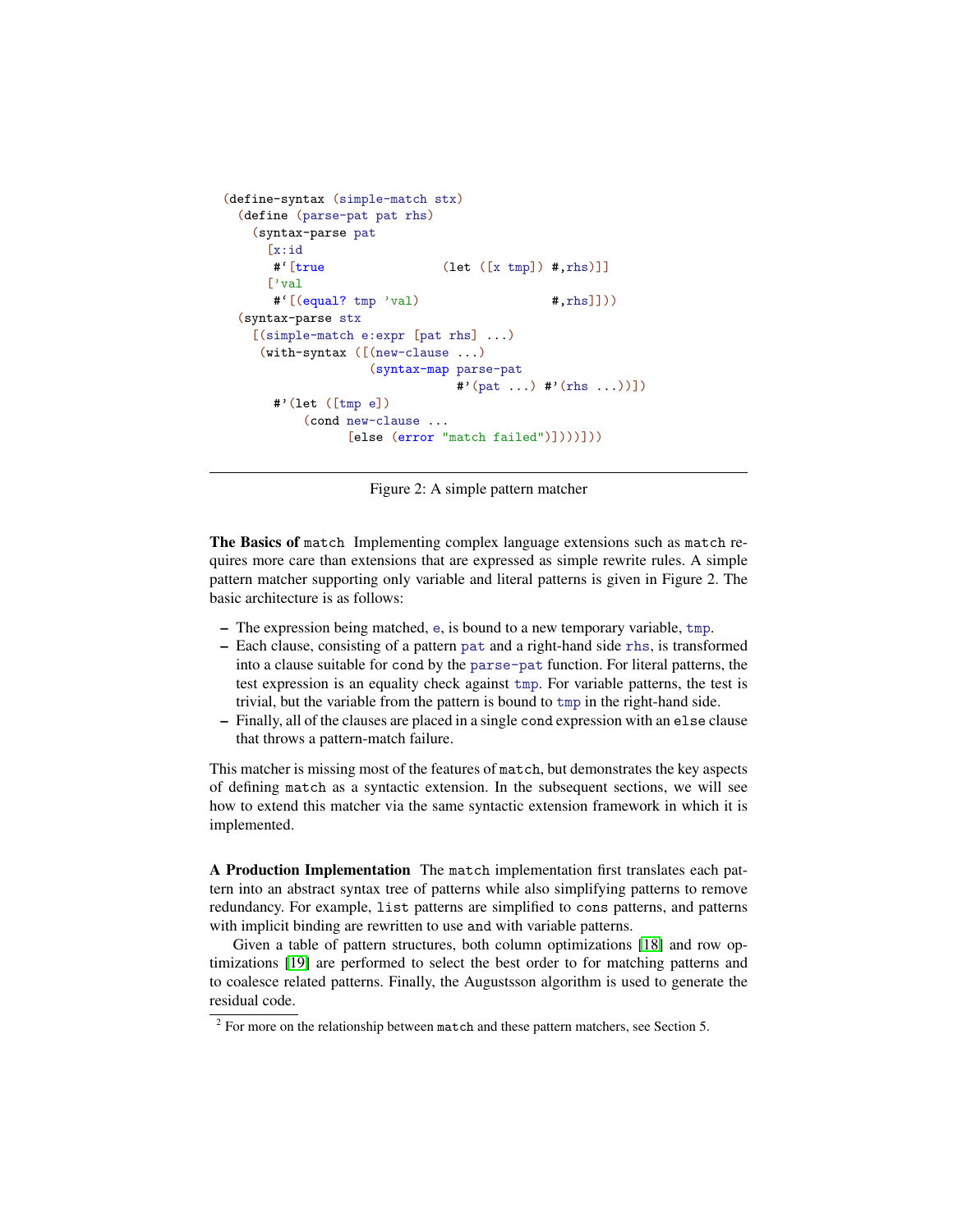## 3 Advanced Patterns

Extending the simple patterns described in Section 2, we now add repetition to lists, patterns that transform their input, and matching of user-defined structures. These patterns are necessary both to support the examples presented in Section 1, as well as introducing concepts that are used in the definition of match expanders.

### 3.1 Lists with Repetition

The first significant extension is the ability to describe arbitrary-length lists. Of course, we can already describe some uses of such lists using the cons pattern:

```
(match (list 1 2 3)
[(cons (and x (? number?)) xs) x])
```
However, the use of ... allows the specification of arbitrary-length lists with a specification of a pattern to be matched against each element. For example, to match a list of numbers:

```
(match (list 1 2 3)
[(list (and xs (? number?)) ...) xs])
```
This checks that every element of the list is a number, and binds xs to a *list* of numbers (or fails to match). The ... suffix functions similarly to the Kleene closure operator in regular expressions. In fact, in conjunction with or and and patterns match patterns can express many regular languages.

Compilation Compiling patterns with ... requires a straightforward extension to the traditional pattern matching compilation algorithm. A pattern clause such as [(list  $p \ldots$ ) expr] is compiled using two clauses. The first is  $[(\text{list}) \text{ expr}]$ , matching empty list and the second is  $[(\text{cons } p \text{ rest}) (\text{loop rest})]$  where loop is a recursive function that repeats the matching again on its argument. Of course, all of the variables bound by p must be passed along in the loop so that they are accumulated as a list.

### 3.2 app Patterns

The simplest form of extensible pattern matching is the app pattern. A pattern of the form (app f pat) applies the (user-specified) function f to the value being matched, and then matches pat against the *result* of f. For example:

```
> (match 16
   [(app sqrt (and (? integer?) x))
   (format "perfect square: ∼a" x)]
   [_ "not perfect"])
"perfect square: 4"
```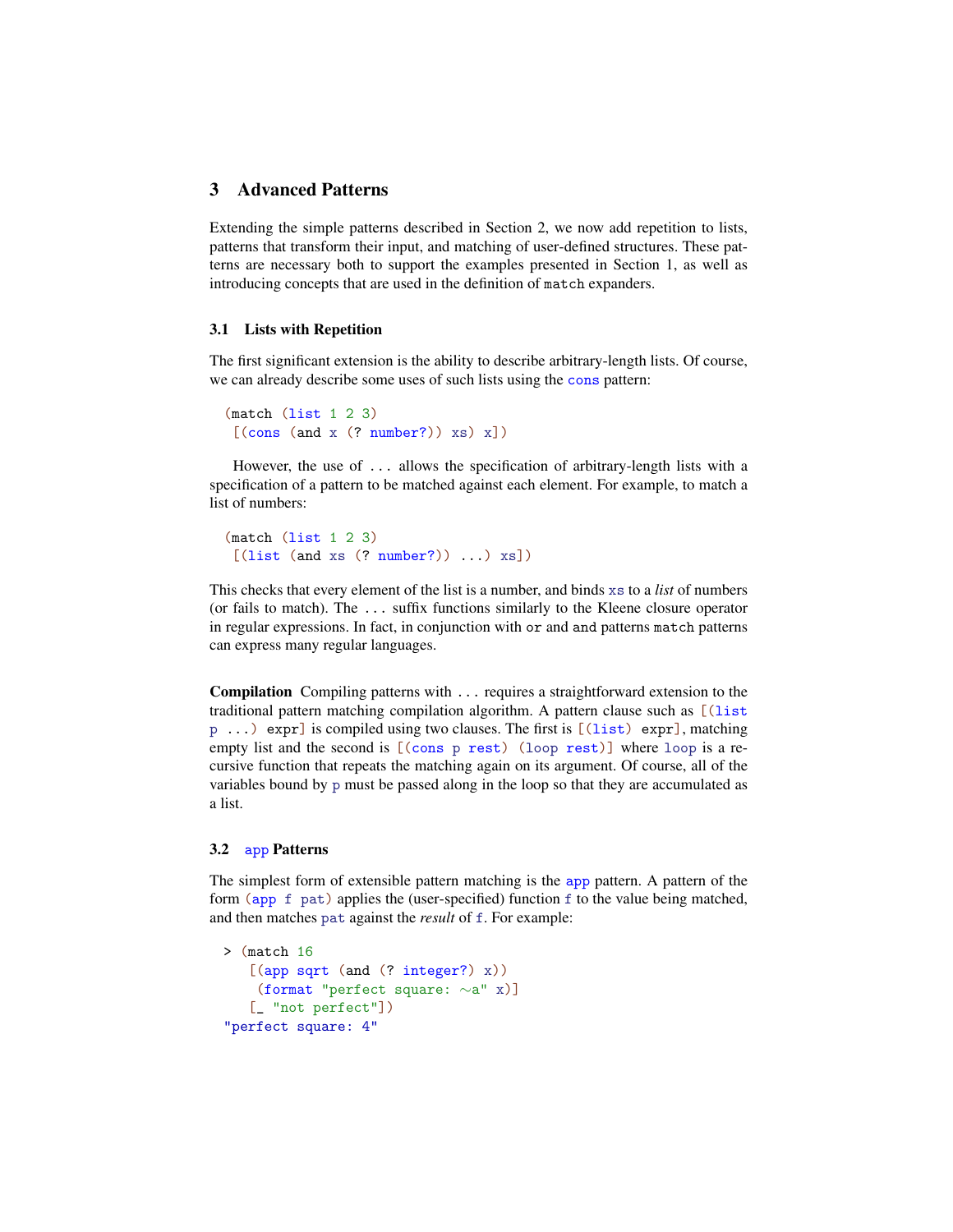Implementing the app pattern is straightforward. We simply apply the function to the value being matched, and continue pattern matching with the new result and the subpattern. This fits straightforwardly into the Augustsson-style matching algorithm. Currently, we do not attempt to coalesce multiple uses of the same expression, however this would be a straightforward addition. As a result of the backtracking algorithm, the function may be called multiple times; the use of side-effects in this function is therefore discouraged.

app patterns are already very expressive—Peyton Jones [\[20\]](#page-14-6) gives many examples of their use under the name *view patterns*. Below is one simple demonstration of their use:

```
(define (map f l)
  (match l
     ['() '()]
    [(cons (app f x) (app (curry map f) xs))\frac{\text{(cons x xs)}}{\text{}}> (map add1 (list 1 2 3 4 5))
'(2 3 4 5 6)
```
In combination with the ability to define new pattern forms, app patterns allow almost arbitrary extensions to patterns.

#### 3.3 User-defined Structures

Racket supports the definition of new user-specified structures:

```
(struct point (x y))
(define p1 (make-point 1 2))
> (point-x p1)
1
```
Of course, they should also be supported in pattern matching:

```
> (match p1
   [(point a b) a])
1
```
To accomplish this, the struct form, which is also implemented as a language extension, must communicate with match *at expansion time*, so that match can produce code using the point? predicate and point-x selector.

Static Binding The simplest form of communication between two portions of the program is binding. To take advantage of this at expansion time, we can bind arbitrary values with the define-syntax form, not just macros.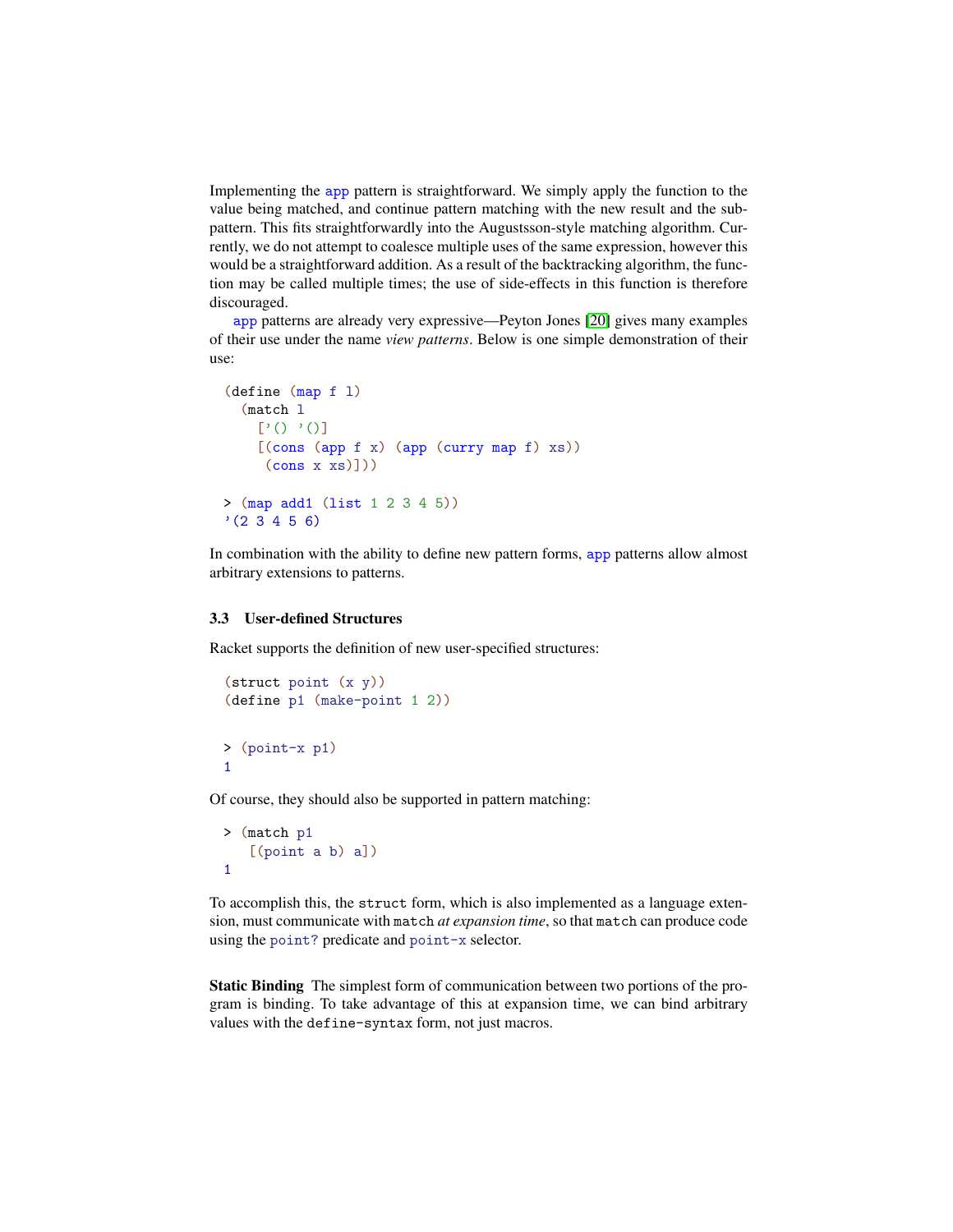```
(define-syntax just-5 5)
```
Now, just-5 is bound to 5 in the static environment. We can access this environment with the syntax-local-value function, rewriting the always-5 macro thus:

```
(define-syntax (always-5 stx)
  (to-syntax (syntax-local-value #'just-5)))
```
> (always-5) *reference to undefined identifier: to-syntax*

syntax-local-value produces the value to which an identifier such as #'just-5 is bound. We then convert that value to a piece of syntax with to-syntax.

Static Structure Information We can take advantage of this static binding mechanism to record statically known information about structure definitions. The (struct point  $(x, y)$  form expands to definitions of the runtime values:

```
(define point-x -) (define point-y -) (define make-point -)
```
as well as *compile-time* static information about the structure.

```
(define-syntax point
  (list #'make-point #'point? #'point-x #'point-y))
```
Thus, the identifier point contains information about how to create points, test for them, and extract their components. Using this facility, we can now extend our simple pattern matcher from Figure 2 to test for structures. We add a new clause to the parsepat function:

```
[(struct sname)
 (let* ([static-info (syntax-local-value #'sname)]
        [predicate (second static-info)])
  #'[(#,predicate tmp) #,rhs])]
```
In this, we first access the static structure information about the mentioned structure (static-info), and select the element naming the structure predicate (predicate). Then the result clause simply uses the predicate to test tmp.

In Racket, of course, the struct pattern also takes patterns to match against each field of the structure. Compiling these patterns uses the field accessors names provided by the static information.

## 4 Extensible Patterns

Using the techniques of Section 3.3, we now add extensibility to match.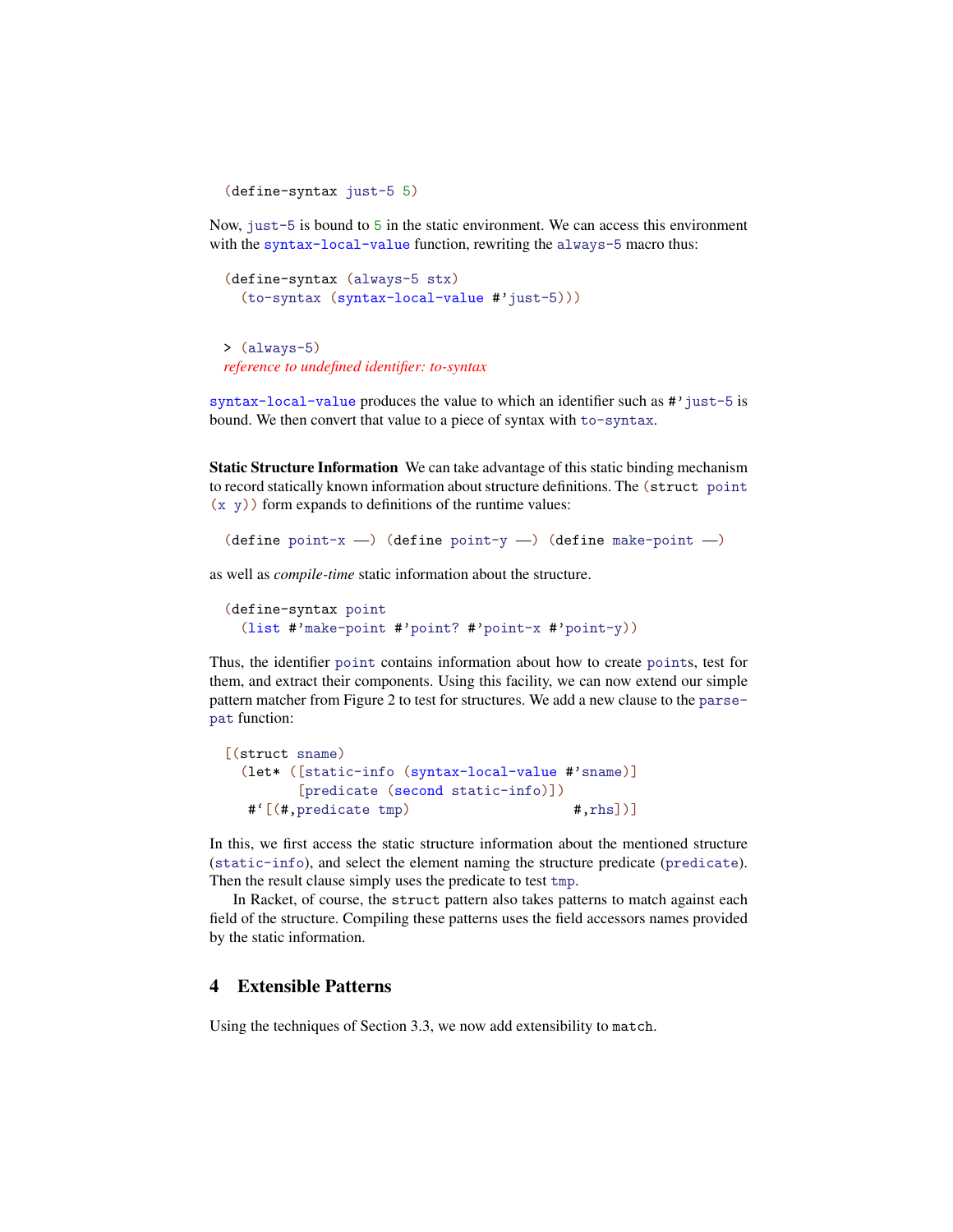### 4.1 match Expanders

The first task is to define the API for extending match. The fundamental mechanism is a procedure that consumes the syntax for a pattern using the extension and produces syntax for a new pattern. For example, the following procedure always produces a pattern matching numbers:

```
(\lambda (stx) #'(? number?))
```
Of course, more interesting functions are possible. This example combines the and and ? pattern to make them more useful together than the ones presented in our original grammar in Figure  $1$ :<sup>[3](#page-9-0)</sup>

```
(\lambda)(\text{stx})(syntax-parse stx
     [(?? \text{ pred pat}) #'(and (? \text{ pred}) pat)]
```
To inform match that this is to be used as an extension, we introduce the definematch-expander form. This form expects a procedure for transforming patterns, and binds it statically. We could simply use define-syntax, but this has several drawbacks: (a) it prevents us from distinguishing match expanders from other forms and (b) it prevents us from adding additional information to match expanders. For example, the Racket match implementation supports an old-style syntax for backwardscompatibility, and the distinction between match expanders and other static binding enables the definition of expanders that work with both syntaxes.

We can therefore define our trivial match expander for numbers with

```
(define-match-expander num
  (\lambda (stx) #'(? number?)))
```
which is equivalent to

```
(define-syntax num
  (make-match-expander (\lambda (stx) #'(? number?))))
```
This simply wraps the given procedure in a structure that match will later recognize. We can now use the match expander in a pattern as follows:

```
> (match 7
   [(num) 'yes]
   [- 'no])
'yes
```
<span id="page-9-0"></span><sup>&</sup>lt;sup>3</sup> Racket's version of match includes this functionality in the ? pattern, as demonstrated in the first section.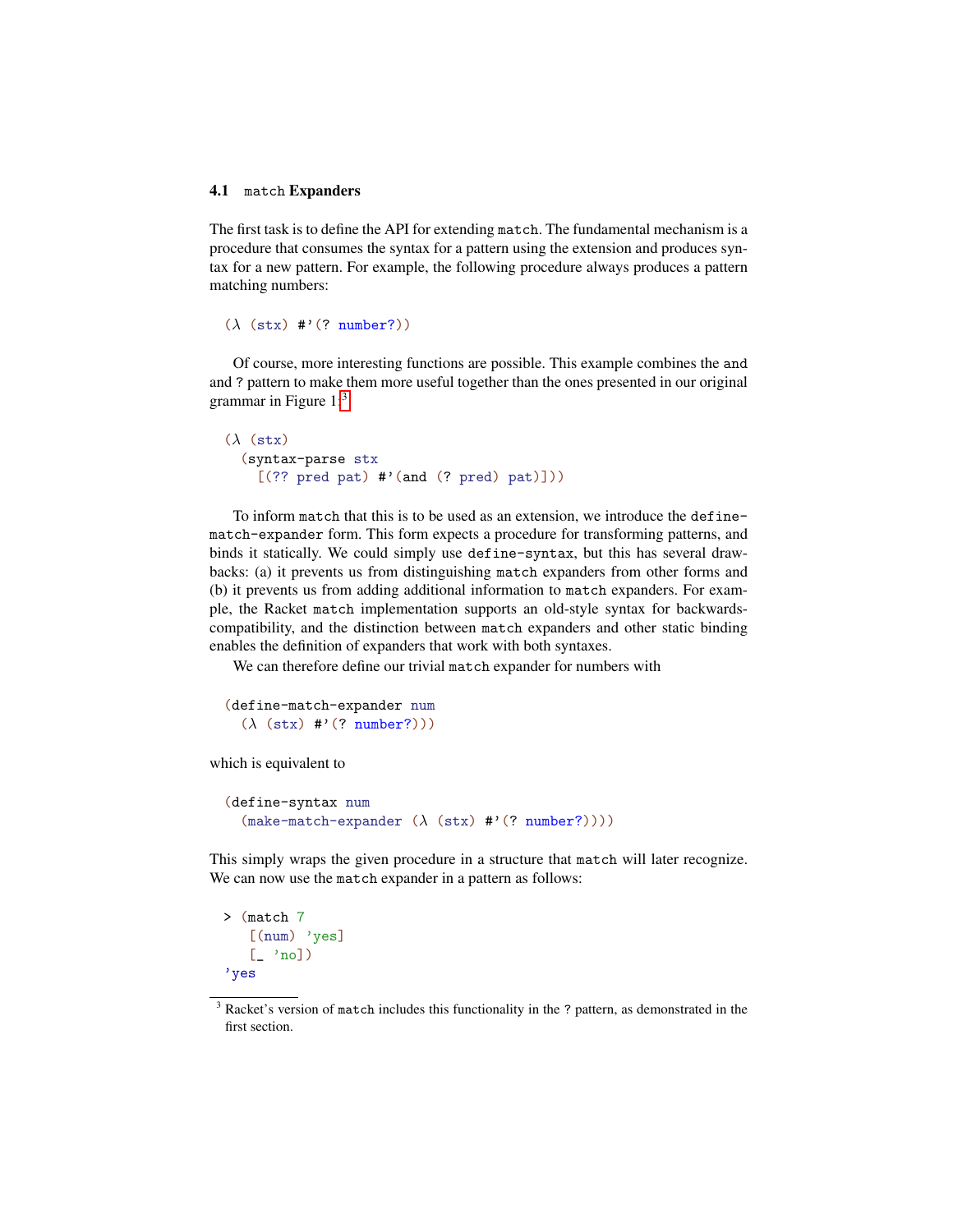#### 4.2 Parsing match expanders

Extending the parse-pat function of Figure 2 to handle match expanders is surprisingly straightforward. We add one new clause:

```
[(expander . rest)
; (1) look up the match expander
(let ([val (syntax-local-value #'expander)])
  (if (match-expander? val)
       (let (; (2) extract the transformer function
            [transformer (match-expander-transformer val)]
             ; (3) transform the original pattern
             [new-pat (transformer #'(expander . rest))])
         ; (4) recur on the new pattern
         (parse-pat new-pat rhs))
       (error "not an expander")))]
```
There are four parts to this new clause. In step 1, we look up the value bound to the name expander. If this is a match-expander value, then we extract the transformer function in step 2, which we defined to be a function from the syntax of a pattern to syntax for a new pattern. In step 3, we apply this transformer to the original pattern, producing a new pattern. Finally, in step 4, we recur with the parse-pat function, since we now have a new pattern to be handled.

This loop executes the same steps as the basic loop of macro expansion as presented by Dybvig et al. [\[9,](#page-13-0) Figure 4] and by Culpepper and Felleisen [\[6,](#page-13-3) Figure 2]. This is unsurprising, since we have extended the syntax of an embedded language, that of match patterns, with transformer functions, just as macros extend the syntax of the expression language with transformers. Based on this insight, we can use the same strategies to ensure *hygiene*, a key correctness criterion for macro systems, that are applied in existing systems. Racket provides an API to these facilities, but their use is beyond the scope of this paper.

These 8 lines of code are the key to extensible pattern matching. They provide a simple facility for defining arbitrary syntactic transformations on patterns. In combination with expressive patterns such as app, and, and ?, new pattern abstractions and new uses of pattern matching can be created.

### 4.3 Using match expanders

In combination with the app pattern, we can now define the polar example from the introduction. The implementation is given in Figure 3. This expander makes use of the or pattern to handle either polar or Cartesian coordinates, and the app pattern to transform the Cartesian coordinates into polar ones.

match expanders have been put to numerous other uses in Racket. For example, they are used to create a domain-specific matching language for specifying rewrite rules in the PLT web server [\[17\]](#page-14-7). They are used to provide abstract accessors to complicated data structures in numerous systems. A library for defining Wadler-style "views" using match expanders is available for Racket as well.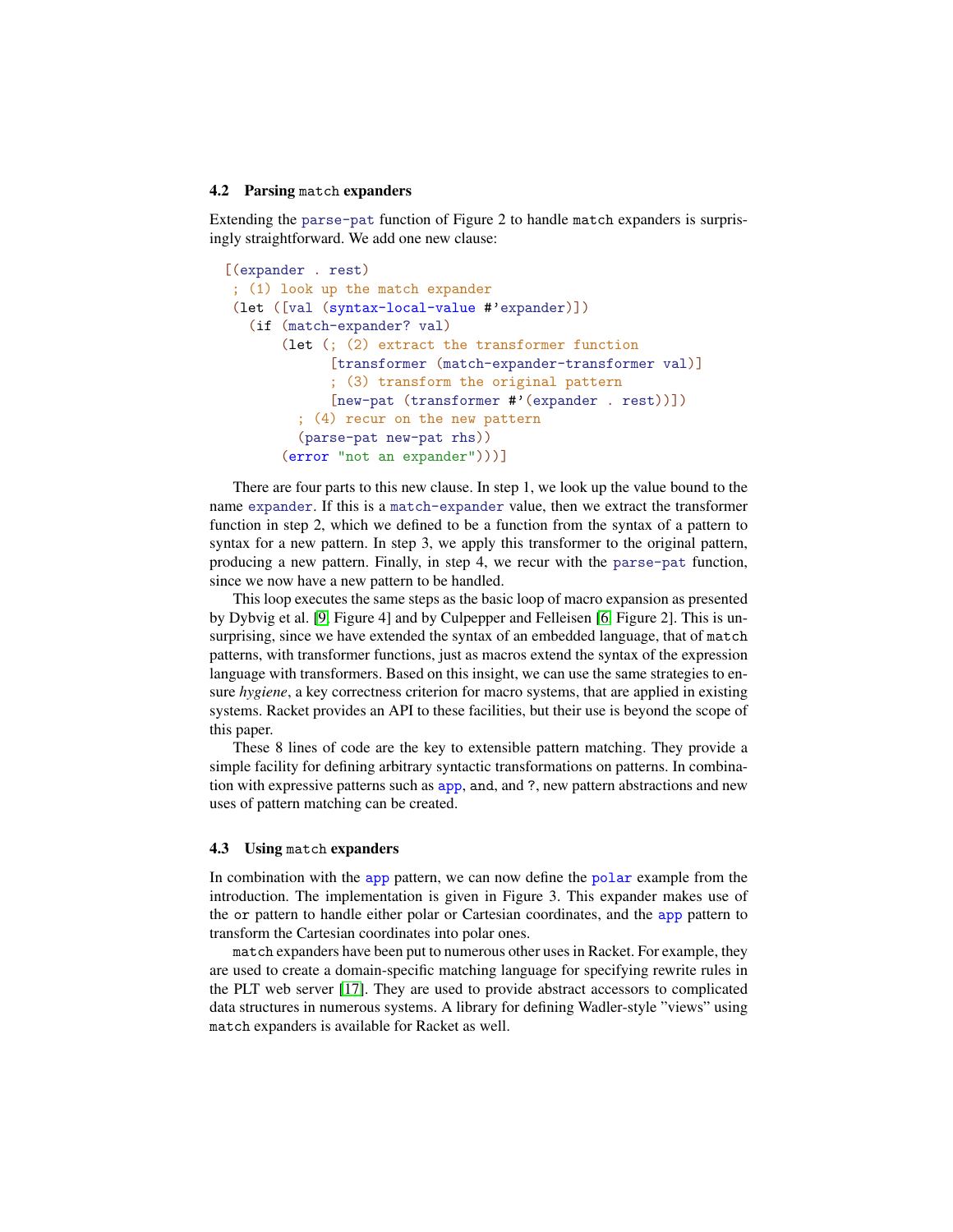```
(define-match-expander polar
  (\lambda)(\text{stx})(syntax-parse stx
      [(r pats ...)
       #'(or (list 'polar r (? real? pats) ...)
              (cons 'cart
                     (app (\lambda(x))(cons (sqrt (apply + (map sqr x)))
                                    ... compute angles ...))
                           (list r (? real? pats) ...))))))
```
Figure 3: A match expander

### 4.4 Further Extensions

Based on this framework, we can add additional features to match expanders, making them more useful in real-world applications. Above, we discuss the ability to specify a separate transformer for legacy pattern-matching syntax, allowing the same match expander to be used with both syntaxes. Additionally, since Racket supports creating structures which can be used as procedures[\[12,](#page-14-0) Section 3.17], define-matchexpander supports creating match expanders which can be also used in expressions, allowing the same name to be both a constructor and a pattern matching form.

## 5 History and Related Work

### 5.1 A History of Pattern Matching in Scheme

To the best of the author's knowledge, the first pattern matcher in Scheme was written by Matthias Felleisen in February or March of 1984, inspired by the pattern matching features of Prolog [\[4\]](#page-13-4). This original system was written in, or ported to, Kohlbecker et al's extend-syntax macro system [\[14\]](#page-14-8), and went by the name of match, which was also the name of the primary macro. The system was then maintained by Bruce Duba until 1991, when Andrew Wright began maintaining it. At this point, it was ported to a number of other macro systems, including Common Lisp-style defmacro [\[22\]](#page-14-9), Clinger and Rees's explicit renaming system [\[2\]](#page-13-5), and Dybvig et al's expander-passing style [\[8\]](#page-13-6). In 1995, Wright and Duba prepared an unpublished manuscript  $[26]$ <sup>[4](#page-11-0)</sup> describing the features of match, including the grammar of patterns. This matcher generated decision trees rather than automata.

At this point, the development of the match library, usually known as the "Wright matcher", stagnated. Wright's implementation was ported to syntax-case [\[9\]](#page-13-0) by Bruce Hauman in Racket, but this implementation was not used by any other Scheme implementation. Hauman also added a number of features not found in other versions of

<span id="page-11-0"></span><sup>4</sup> Although this is often cited as a Rice University technical report, it was never published as such.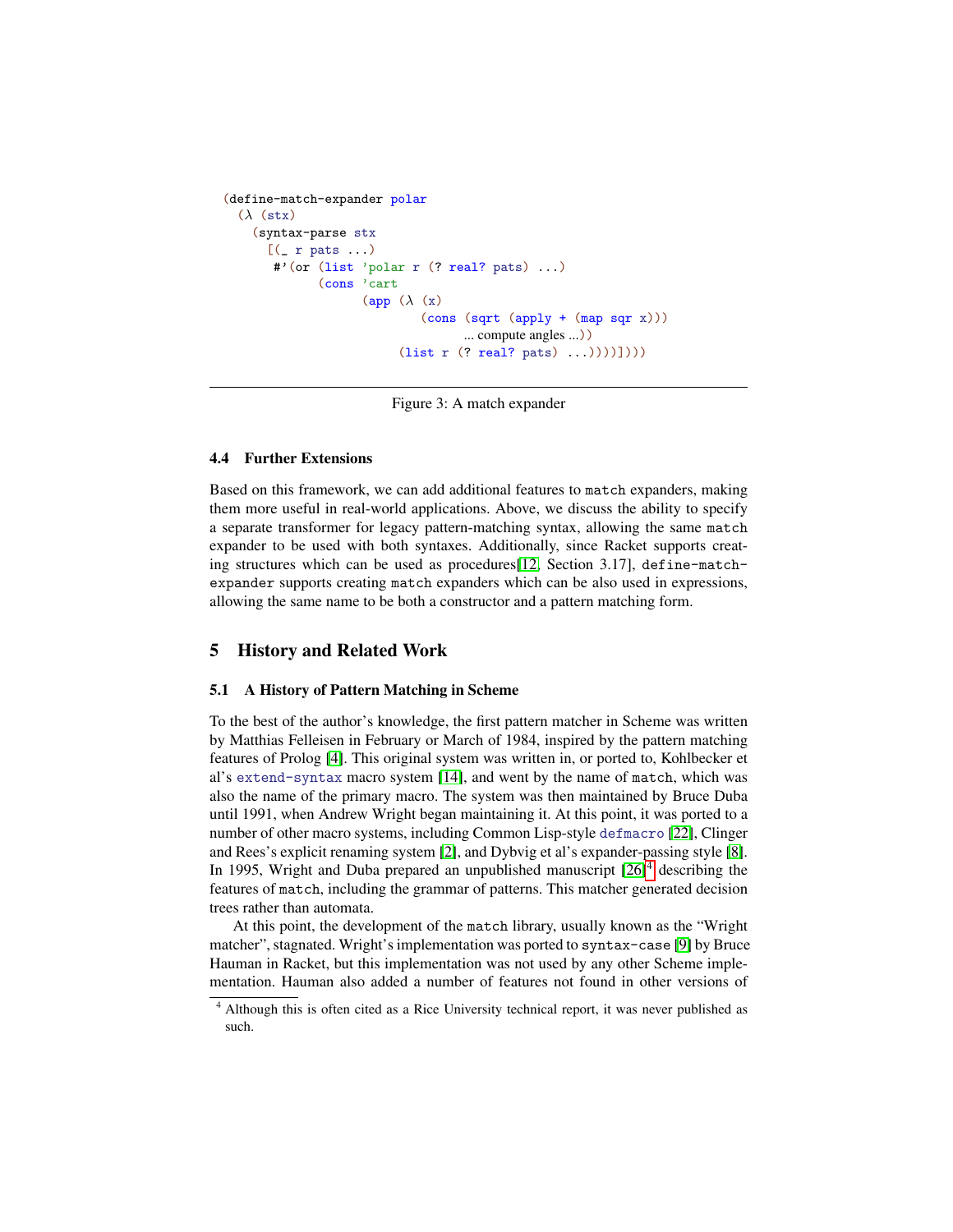Wright's library. Hauman's implementation was then maintained by the author, and extended with match expanders as described in Section 4. The author subsequently created a new implementation in 2008 using backtracking automata, which is currently distributed with Racket.

In 1990, Quinnec [\[21\]](#page-14-11) presented a pattern matcher for S-expressions as well as a formal semantics for his matcher. However, we know of no Scheme implementation which distributes his implementation.

Eisenberg, Clinger and Hartheimer also included a pattern matcher in their introductory book, *Programming in MacScheme* [\[10\]](#page-14-12). This matcher was implemented as a procedure rather than a macro, functioned on quoted lists as patterns, and did not bind variables.

Of course, Scheme macro systems, beginning with Kohlbecker and Wand's *Macro by Example* [\[15\]](#page-14-13) have included sophisticated pattern matchers, functioning entirely on S-expressions. These systems introduced the ... notation for sequence patterns, later adopted by Wright's matcher among others and seen in the second example in the introduction. However, these have typically not been integrated into the rest of the programming language and have not made use of sophisticated pattern compilation techniques. An exception is Culpepper et al.'s syntax-parse system [\[5\]](#page-13-7), which uses a novel compilation strategy to support sophisticated error reporting.

Finally, numerous Scheme and Lisp systems have implemented their own simple pattern matching libraries, too many to list here.

### 5.2 Other Extensible Pattern Matchers

Numerous other proposals for extensible pattern matching in functional languages have been presented. Here, we survey only the most significant.

The original proposal for extensible pattern matching is Wadler's "views" [\[25\]](#page-14-14), presented in the context of Haskell. In this system, a view is a pair of an injection and projection from an abstract type to an algebraic datatype. Views are intended to support data abstraction in conjunction with pattern matching.

Expressing views using match expanders is straightforward, as is seen with the example of cart and polar, which form a simple view on tagged lists. More complex examples are also expressible, including the use of views as injections, which uses the extensions discussed in Section 4.4. Cobbe [\[3\]](#page-13-8) provides a library which implements view definitions as a layer on top of match expanders.

Also in Haskell, Peyton Jones presents view patterns [\[20\]](#page-14-6) as an extension to the GHC compiler and gives a wide range of motivating examples. These view patterns are almost identical to app patterns in match, with the exception that Peyton Jones suggests using typeclasses to implicitly provide the function when it is not supplied. However, this extension is not implemented in GHC. Peyton Jones also lists 5 desirable properties of pattern matching extensions, all of which are provided by match with app patterns and match expanders.

Active patterns, originally proposed by Erwig [\[11\]](#page-14-15) and subsequently extended and implemented in F# by Syme et al. [\[23\]](#page-14-16), as well as Scala extractors [?], provide more expressive extensions. Users can define both partial and total patterns. Partial patterns can be implemented as an abstraction over app and ? patterns, using a helper function.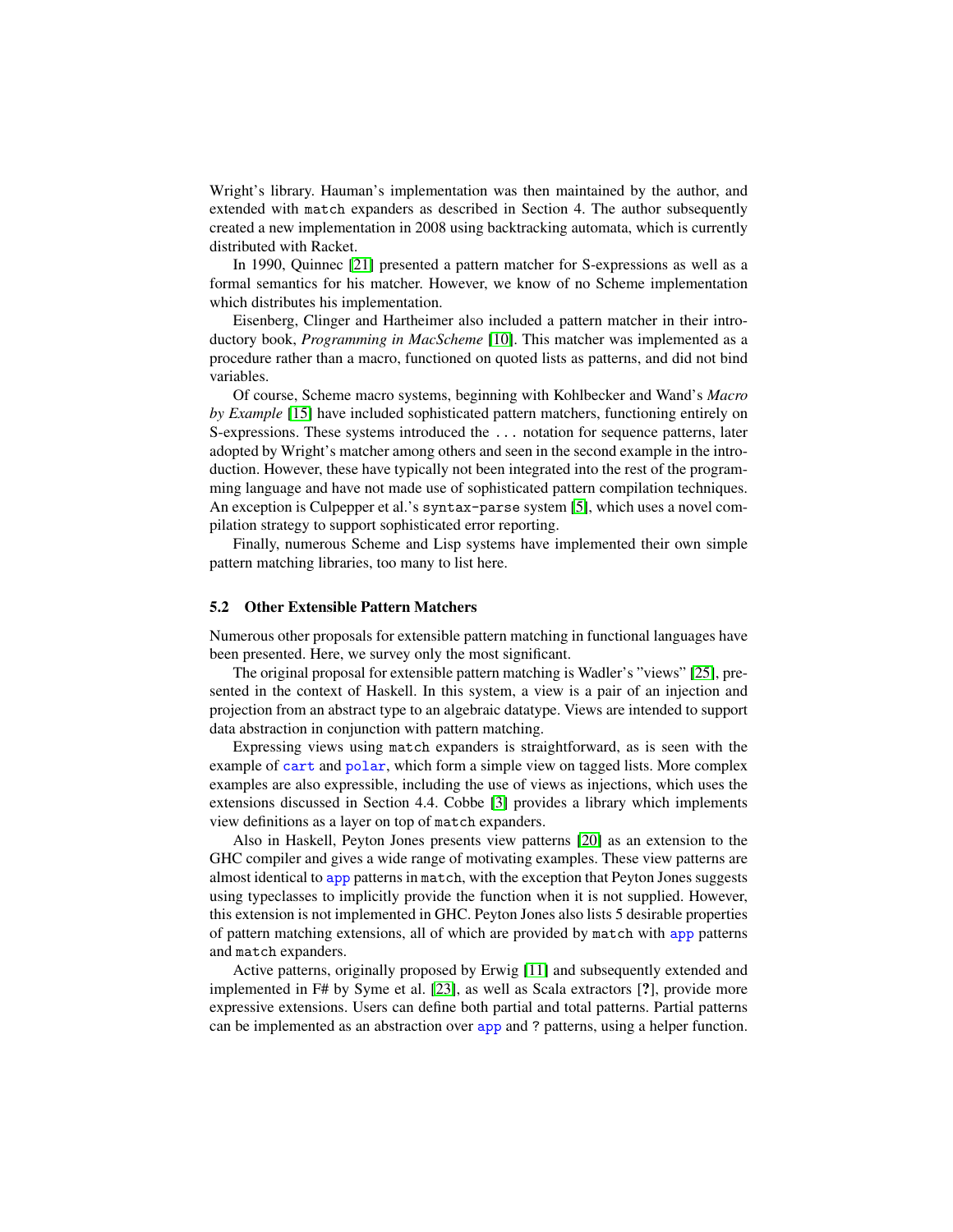Total patterns require the definition of several match expanders, each using such an abstraction, with only one helper function. Using both pattern abstraction and abstraction over definitions provided by macros, such extensions can be specified in Racket just as in F#, but again without the need to modify the base language. Since match does not check exhaustiveness of pattern matching, total active patterns cannot be verified to match completely.

## 6 Conclusion

Pattern matching is an invaluable tool for programmers to write concise, maintainable, and performant code. However, it does not usually support the abstraction facilities that functional programmers expect in other parts of the language. In this paper, we describe a syntactic abstraction facility that allows arbitrary rewriting of patterns at compilation time. Furthermore, this is provided in a pattern matching system that is implemented as a syntactic extension in Racket. The implementation reveals a striking similarity between the base language extension mechanism and extensions defined in higher-level domain-specific languages such as pattern matching.

### Acknowledgments

Ryan Culpepper provided invaluable assistance in the development of match, and devised the algorithm used for handling sequence patterns. Matthias Felleisen shared his knowledge of the early history of pattern matching in Scheme. Stevie Strickland and Vincent St-Amour provided feedback on earlier drafts of the paper. The author is supported by a grant from the Mozilla Foundation.

### References

- <span id="page-13-2"></span>1. Lennart Augustsson. Compiling pattern matching. In *Proc. of a conference on Functional programming languages and computer architecture*, pages 368–381, New York, NY, USA, 1985. Springer-Verlag.
- <span id="page-13-5"></span>2. William Clinger. Hygienic macros through explicit renaming. *LISP Pointers*, 4(4), 1991.
- <span id="page-13-8"></span>3. Richard Cobbe. Views, 2007. <http://planet.racket-lang.org/>.
- <span id="page-13-4"></span>4. Alain Colmerauer and Philippe Roussel. The birth of Prolog. In *History of programming languages—II*, pages 331–367, New York, NY, USA, 1996. ACM.
- <span id="page-13-7"></span>5. Ryan Culepper and Matthias Felleisen. Fortifying macros. In *ACM SIGPLAN International Conference on Functional Programming*, 2010.
- <span id="page-13-3"></span>6. Ryan Culpepper and Matthias Felleisen. Debugging hygienic macros. *Sci. Comput. Program.*, 75(7):496–515, 2010.
- <span id="page-13-1"></span>7. Ryan Culpepper, Sam Tobin-Hochstadt, and Matthew Flatt. Advanced macrology and the implementation of Typed Scheme. In *Proc. 2007 Workshop on Scheme and Functional Programming, Universite Laval Technical Report DIUL-RT-0701 ´* , pages 1–13, 2007.
- <span id="page-13-6"></span>8. R. Kent Dybvig, Daniel P. Friedman, and Christopher T. Haynes. Expansion-passing style: A general macro mechanism. *Lisp and Symbolic Computation*, 1(1):53–75, January 1988.
- <span id="page-13-0"></span>9. R. Kent Dybvig, Robert Hieb, and Carl Bruggeman. Syntactic abstraction in Scheme. *Lisp and Symbolic Computation*, 5(4):295–326, 1993.